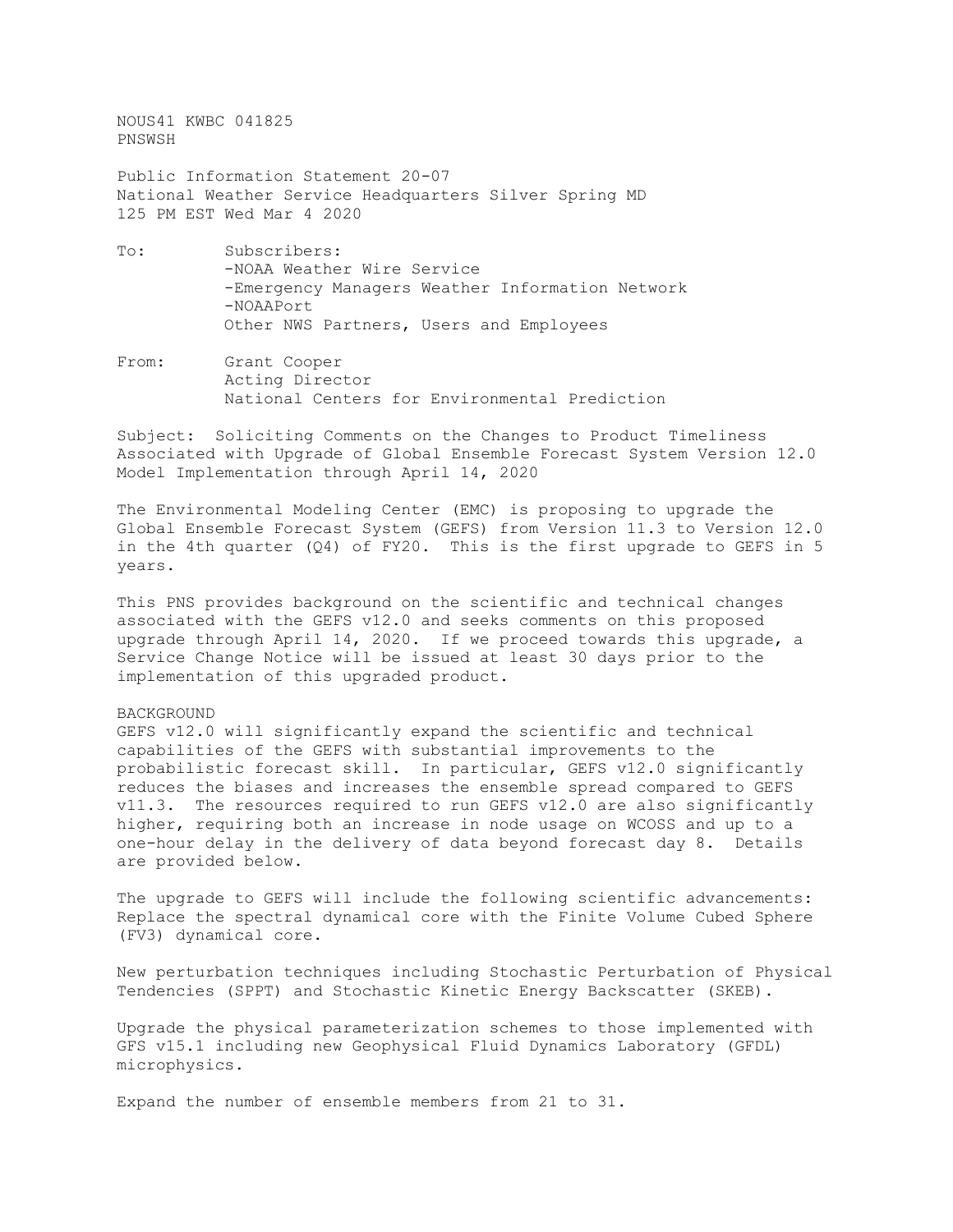Couple with the global wave ensembles (one-way).

Couple with the global aerosols (control member-only).

Increase model horizontal resolution to 0.25 deg. (~25 km) and maintain the same resolution out to 16 days forecast each cycle, (the current system operates at ~33 km resolution and reduces it to ~50 km after day 8).

For the first time, provide the capability for weeks  $3 - 4$  forecast guidance once a day at 00z cycle, by extending the forecast length to 35 days with the same resolution of ~25 km.

Highlights of the scientific benefits based on the preliminary evaluation of retrospective experiments with GEFS v12.0 for a three year period include:

Useful ensemble mean forecast skill extended by 0.6 days (from 9.8 to 10.4 days).

Much reduced RMS errors and increased spread for Northern Hemisphere 850 hPa and 2-m temperature (error reduced by about 15-20% for 48-hour forecasts).

Significant improvements to CONUS probabilistic Quantitative Precipitation Forecast (QPF) scores (Brier Skill Score) by 25-30% for days 1-5 forecasts for all precipitation thresholds.

Significant reduction in errors (by 5% for 5-day forecast) and an increase in ensemble spread for tropical cyclone tracks (much desired outcome as GEFS v11.3 is considered notoriously under-dispersive).

Significant reduction of tropical cyclone intensity errors (30-40% error reduction for 24-120 hours forecast).

Much improved wave forecasts from Global Wave Ensembles coupled to GEFS v12.0.

Significant improvements to global aerosols forecasts.

Extend forecast skill and predictability of large scale indices including Madden-Julian Oscillation (MJO) and North Atlantic Oscillation (NAO) by about 2-3 days compared to operational Climate Forecast System (CFSv2).

Apart from the science benefits, coupling with waves and aerosols will allow us to simplify the operational modeling suite and deliver these products earlier instead of running them as downstream systems.

Computational constraints prevent GEFS v12.0 from completing within the same time slot used by the current operational GEFS v11.3. GEFS v12.0 requires significantly more resources with longer runtimes, mainly due to increased resolution (0.25 deg), coupling to waves, and larger ensemble membership (31) along with new dynamical core (FV3) and operational GFS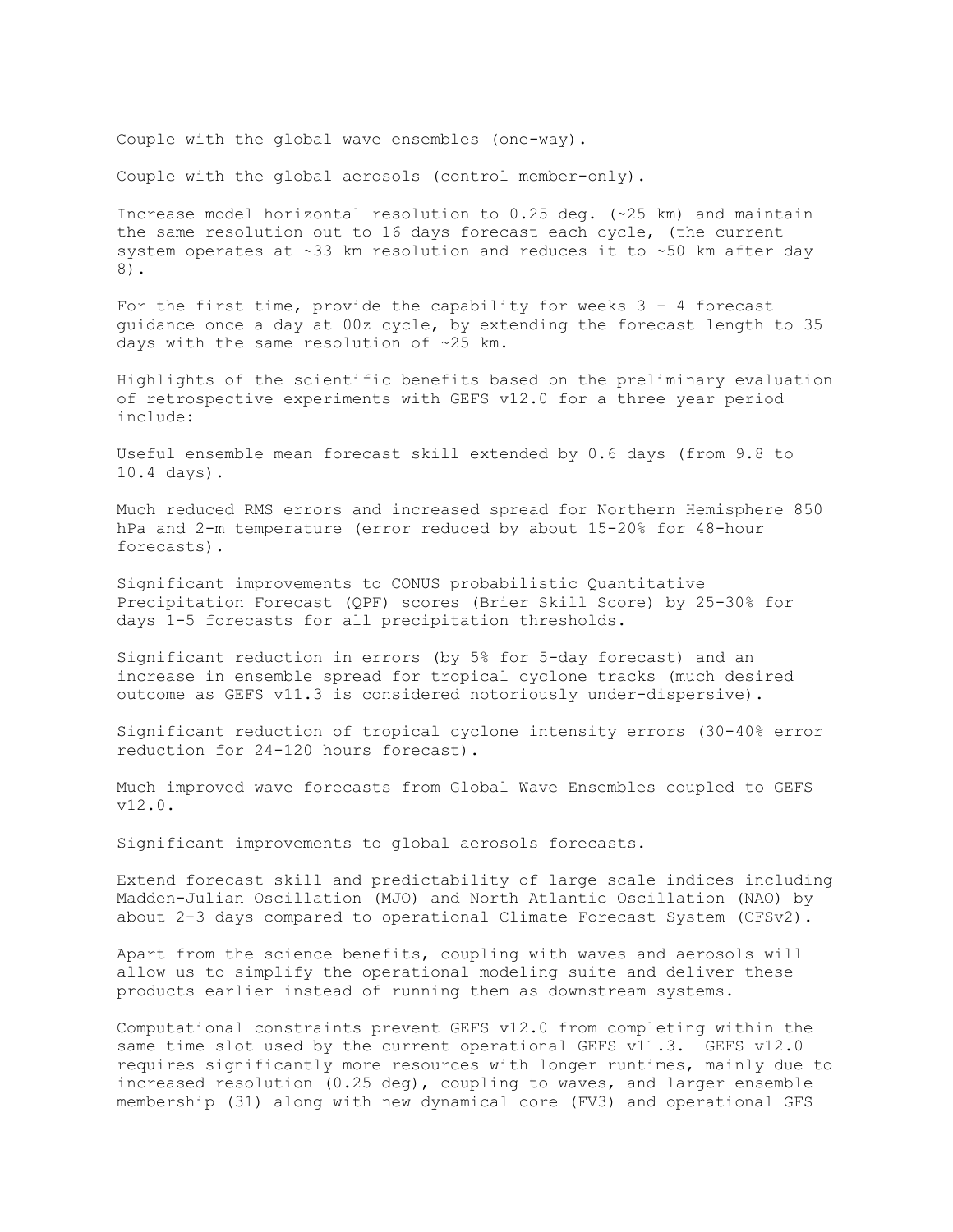physics. The current operational GEFS (v11.3) is started approximately an hour after the GFS analysis is complete, and it takes an hour to complete the 16-day ensemble forecast. EMC is proposing to adjust the run times for GEFS v12.0 in the operational system by expanding from 1 hour to 3 hours. The product delays will be somewhat mitigated by starting GEFS v12.0 an hour earlier than GEFS v11.3.

Following are the impacts of this proposed change on the timelines of GEFS product availability:

The delivery of GEFS v12.0 products at forecast hour 192 will be unchanged. Products from earlier forecast hours will be available earlier in the cycle, and products from later forecast hours will be available later.

The last product (16-day forecast) will be delivered approximately 1 hour later than the current operational products.

Products for 16-35 day forecasts (each day at 00z cycle only, new addition to GEFS v12.0) will be delivered approximately 3 hours after the 16-day forecast product.

The following modeling systems will be impacted by the delay of forecast products from day 8 to day 16:

Products for ensemble tropical cyclone tracker will be delayed by about 15 minutes (8-10 day forecasts)

North American Ensemble Forecast System (NAEFS) products beyond day 8 will be progressively delayed by about 7.5 minutes per day, a maximum delay of 60 minutes for day-16 forecast products

Model Analysis and Guidance (MAG) web page for GEFS will have product display beyond day 8 delayed progressively by about 7.5 minutes per day, a maximum delay of 60 minutes for day-16 forecast products

MDL's Ensemble Kernel Density Model Output Statistics (EKDMOS) has an "early" run that harnesses GEFS, followed by a later run that uses GEPS (CMCE). MDL proposes to turn off the early run of EKDMOS and use the later run by switching off the 00Z and 12Z runs of EKDMOS.

NBM will have to make adjustments to only use the 06Z and 18Z EKDMOS/BMOS runs. Users will be alerted via the mos\_info list that the data will no longer be available for these cycles. The delay in GEFS is not expected to impact the 00z and 12z runs of the NBM, and no NBM coding changes are anticipated.

This change will have no impact on CPC weeks 2-3 products (CPCI-GEFS)

The change will also not affect downstream modeling systems that use the 192-hour forecast products or earlier, or alternatively are triggered an hour after the last GEFS product is created.